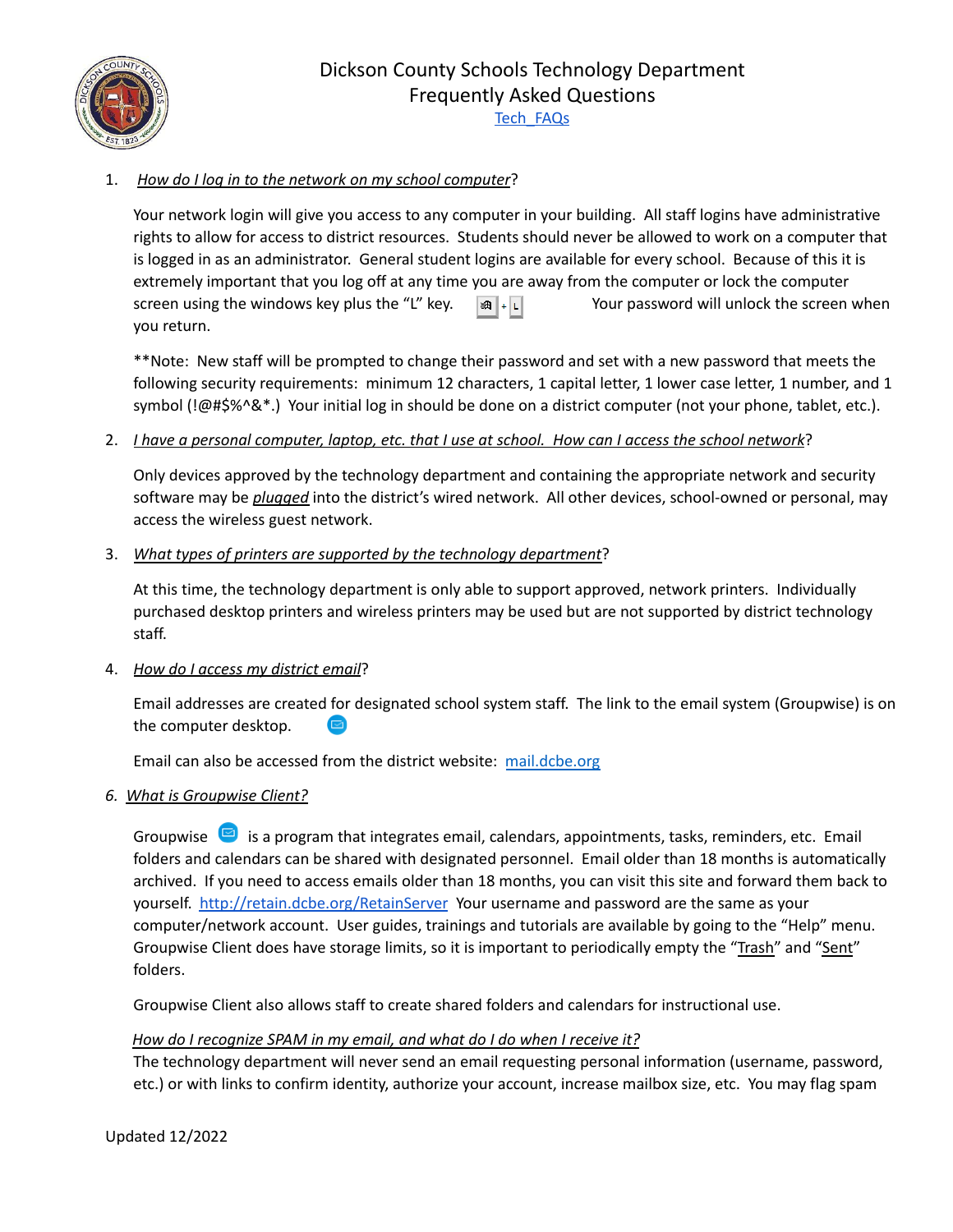email as junk mail in Groupwise. When you receive email you determine to be SPAM you may also forward it to: [spam@ena.com](mailto:spam@ena.com).

### 7. *How do I set up my email on my cell phone*?

Instructions for setting up email on personal devices are located on the district website <http://www.dcstn.org/EmployeeEmailInfo.aspx>. Because of the sensitive nature of email communications, it is important that staff password protect cell phones containing district email accounts.

### 8. *How to I report a technology issue or ask for technical assistance*?

To best meet the needs of all of our staff, we request that a Technology Helpdesk Ticket be submitted in order

to receive assistance. The Helpdesk system may be accessed from the icon on your desktop: or from any computer or device <https://dicksoncsd.gethelphss.com/> or by going to the district website, selecting FACULTY & STAFF and selecting HELPDESK from the drop down menu. Access to Helpdesk is the same login as your district Google account.

Unless priorities, costs, etc. dictate otherwise, these tickets will be worked in the order received. It is very important to include all pertinent information (contact information, room number, problem details, attempts made to resolve, etc.). Whenever possible, a technician will login and remotely attempt to correct many issues. You may log in to the ticket system and see the status of your issue.

### 9. *What basic troubleshooting attempts should be made before submitting a Helpdesk ticket*?

Computer problems such as freezing, software glitches, monitor issues, etc. can often be resolved with a few basic troubleshooting steps. Please try these to see if your issue can be resolved without the need for a ticket:

- 1) If your computer is still powered on, save your work (if possible) and shut the computer down.
- 2) Wait a few seconds, then turn it back on and log back in. In many cases this will resolve the problem.
- 3) If your computer will not turn on check ALL cables in the back of your computer and to the wall. Press them in to make sure all are correctly seated and not loose.
- 4) If the monitor will not come on or is distorted make sure all cables are securely tightened. Make sure the computer is on and not in sleep/hibernation mode.
- 5) Be cautious of browser add-ons, toolbars, adware, etc.
- 6) If your computer has a blue screen, reboot/restart the computer. You will get a black screen with several options. Select "Normal" or "Last Known Good Configuration".
- 7) If you plugged in a jump drive or external hard drive, unplug the device and see if that resolves the problem.
- 8) If your mouse is not working check cable connections. If you have an optical mouse, make sure there is power and the red light is on underneath.
- 9) If your computer is still experiencing problems, please submit a Helpdesk ticket and include all troubleshooting steps attempted.

#### 10. *How do I access the wireless network*?

Any device that is not approved for the wired network may access the guest wireless network. Each school has their own guest network (ex. CWHS-Guest, DES-Guest) This includes cell phones, tablets, kindles, etc. At this time, the network is not set up to handle wireless printers.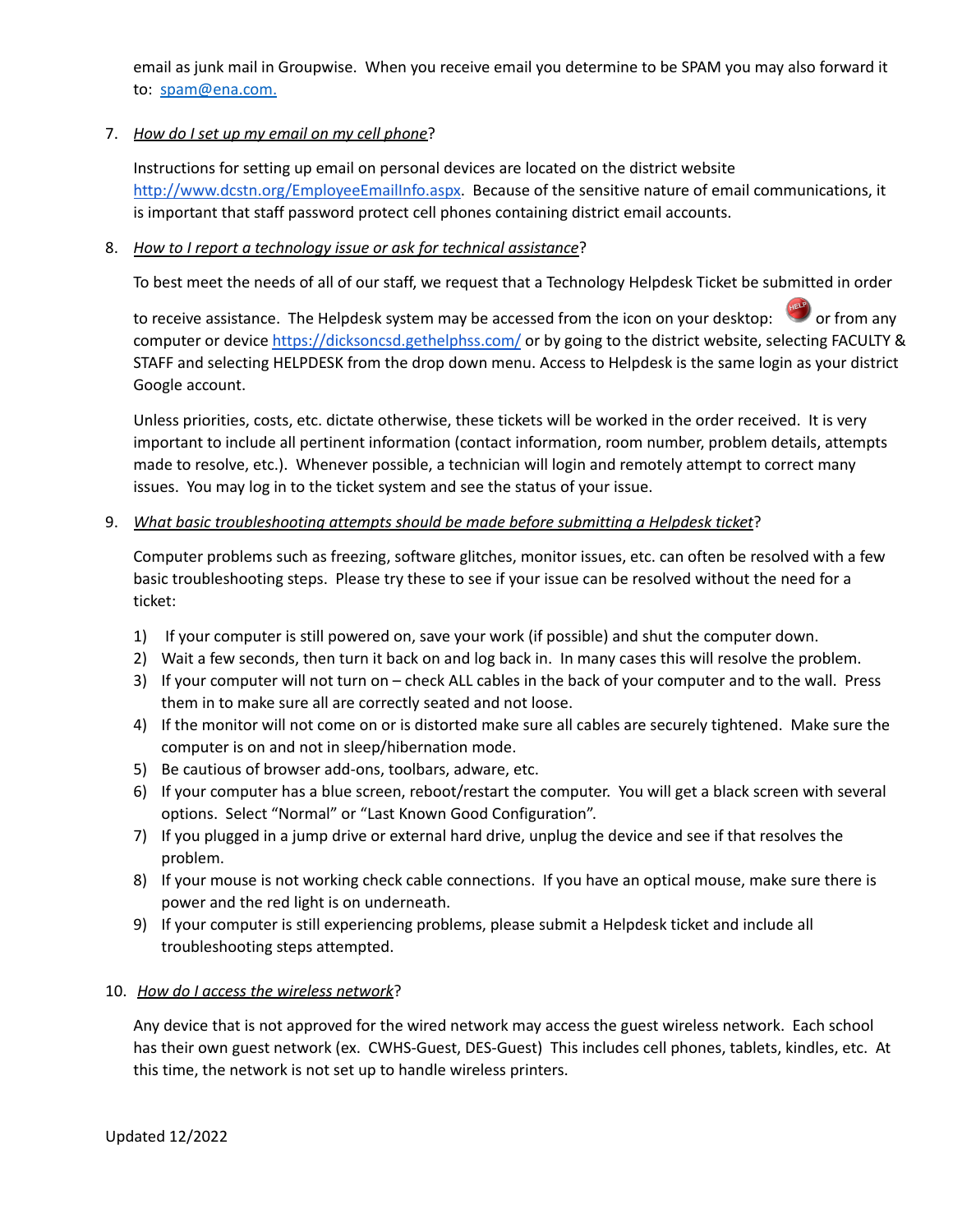### 11. *How do I set up an Apple TV in my classroom*?

All Apple TV's should be configured with a name that identifies the device by school and classroom (Example: ATV – CWHS Room 408). All Apple TV's should be password protected.

## 12. *I want to be able to access my files from home and make sure they are backed up properly. Any suggestions?*

Google Drive and Microsoft OneDrive are available to staff. Staff already have a District Google account created with unlimited storage space available on Google Drive. District Google Accounts will be your district email account. These accounts are easy to set up, password protect, and access. These programs are accessible from wireless devices as well, so it is extremely important to use a lock code on all mobile devices.

### 13. *Google Account Set up*

To enable your Google Account, go to <https://accounts.google.com> Your username is your district email. Your initial password is Changeme123! and you will be prompted to change your password. When prompted for the account type, be sure to pick the Organizational account and NOT the personal account option. We recommend you set your Google Password to match your District Network login password.

## *14. Chromebook student login vs. staff login*

Teacher's can log in to a Chromebook using their district provided email and their Google password. Student log ins are their two digit graduating year, the first four letters of their last name and the first three letters of their first name followed by @stu.dcstn.org Ex: John Smith Graduating in 2020 - [20smitjoh@stu.dcstn.org](mailto:20smitbob@stu.dcbe.org) Student passwords are their student ID plus one extra zero.

# 15. *I have previewed a video or website at home to use in my class but it is blocked by the content filter. I have confirmed that it is appropriate for school use. How do I override the content filter*?

If you are logged in with your staff (not student) account, most content should be available. If you would like to have a site unblocked or unblocked for student use, please submit a HelpDesk ticket. In order to ensure accessibility, please allow at least 48 hours for the site to be unblocked. We recently added the ability for you to approve YouTube videos for students. From the YouTube site (you must be logged into Chrome with your district Google account), you will see a blue bar below the video that states Video not approved for dcstn.org. Once you have vetted the content of the video, you can click the "Approve" button.

## 16. *I have moved to a different classroom. How do I get my files on my new computer? Can I just move the computer*? Can I move any other equipment?

All classroom and lab computers are named on the network. Moving a computer makes it difficult for technicians to remotely work on outstanding issues. Many computers are purchased with federal funds and must be strictly inventoried.

When changing classroom assignments, submit a HelpDesk ticket to have your files moved to the new machine. This can usually be accomplished remotely by the school level technician. Be sure to include the Room Numbers and Names of the computers involved in the move. Your network login and password will work on any computer within a school building.

*17. Any computer moves must be approved by the principal and technology coordinator and a Helpdesk ticket with all necessary information (computer name, new location, contact person, etc.) must be submitted. Computer moves will only be considered for extreme circumstances.*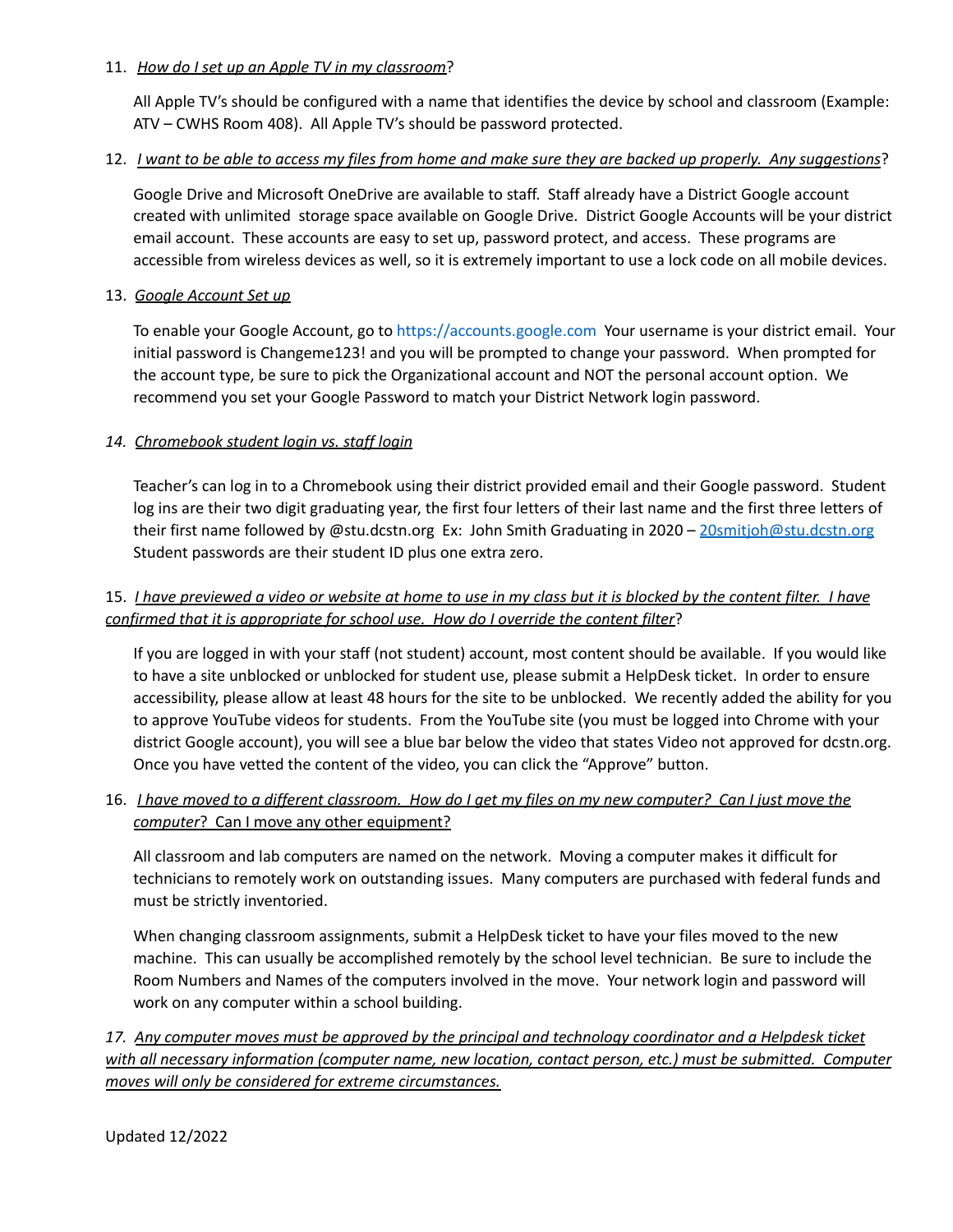Another way to get your files on a new computer is to use a jump drive or cloud storage (Google Drive, OneDrive, etc.) Your network login will work on any computer in your building.

*18. All other equipment (projectors, document cameras, etc.) are inventoried to the classroom. Many involve* additional wiring to move. Because of this, all equipment installed and/or assigned to a classroom should remain *with that classroom unless approved by an administrator.*

- 19. *What equipment must be approved by the technology department before purchasing or installing in a school*?
	- Network Computers (those plugged in to the wired network)
	- Network Printers
	- Laptops to be used for Testing or plugged in to the wired network (access to network files and/or network printers)
	- Equipment not coordinated through the technology department may receive a lower priority for technical support due to the lack of available technicians.
	- All other devices may utilize the district 'guest' wireless network
	- *20. How do I report grades and take attendance?*
		- All teacher gradebooks and classroom attendance will be managed through the Skyward System.
		- Online training is available through the Skyward Professional Development Center. Information can be found on the district website: <http://www.dcstn.org/SystemDataManagement.aspx>
		- A lead teacher has been trained as a gradebook/attendance specialist in each building. Please check with your team leader or principal.
		- Each school has a Skyward program administrator (the registrar at high schools; an office staff member at other schools). Please check with your school level administration if you need additional assistance.
	- 21. I am having trouble logging in to my teacher Skyward account. Who do I contact to have my password *reset, etc.?*
		- Your Skyward username and password are the same as your network / computer username and password.
		- If you cannot log into the network / email system, please ask someone to submit a HelpDesk ticket for you.
		- If you are able to log into the network / email but cannot log into Skyward with the same information, please submit a HelpDesk ticket.
	- 22. District Technology Equipment
		- 17 School Buildings (~8,500 Students) (DMS & DCHS 2 Buildings Each)
		- 4 Administrative Buildings
		- 4,000+ Desktops
		- 1,000+ Laptops
		- 11000+ Chromebooks
		- 850+ Projectors with DVD Players & Document Cameras
		- 150+ Smart Boards
		- 1,000+ iPads, Android Tablets, Kindles, etc.
		- 75+ Apple TVs
		- 1,200 IP Phones
		- 240+ Switches
		- 725+ Wireless Access Points